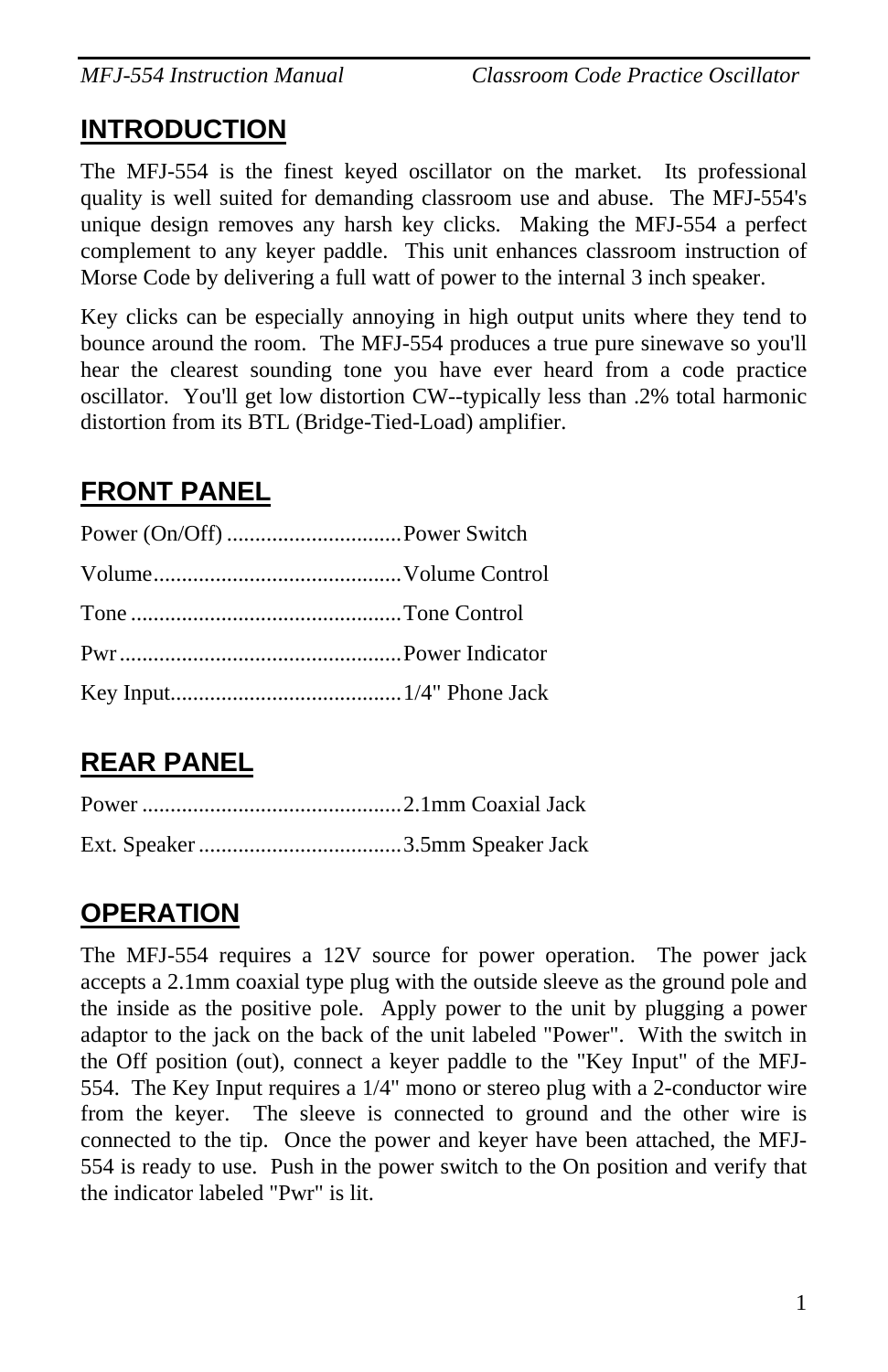#### WARNING: Do Not Place The Output Speaker Of This Unit In Close Proximity To Your Ears. The Amplification On This Unit Is Very High And Could Cause Damage.

The volume control for the MFJ-554 is located on the front of the unit. To increase the output volume, push in the power switch to the On position, key the keyer and turn the knob labeled "Volume" in the clockwise direction. The tone control is also located on the front of the unit. With the volume at a comfortable level and the keyer keyed, adjust the tone by varying the knob labeled "Tone".

To use the MFJ-554 with the optional external speaker, plug a speaker, with a 3.5mm plug, into the jack labeled "Ext. Speaker". This jack is located on the back of the unit.

The MFJ-554 comes with a trimpot to generate a symmetrical rise time and fall time of the input signal. This feature eliminates the unwanted key clicks that are normally heard from keyers. *The setting on this trimpot (R20) is made at the factory and should not be changed.*

To add even more output to your unit, the MFJ-281 *ClearTone*<sup>™</sup> speaker is available to all MFJ customers.

# **TECHNICAL ASSISTANCE**

If you have any problem with this unit first check the appropriate section of this manual. If the manual does not reference your problem or your problem is not solved by reading the manual you may call *MFJ Technical Service* at **601-323- 0549** or the *MFJ Factory* at **601-323-5869**. You will be best helped if you have your unit, manual and all information on your station handy so you can answer any questions the technicians may ask.

You can also send questions by mail to MFJ Enterprises, Inc., 300 Industrial Park Road, Starkville, MS 39759; by Facsimile to 601-323-6551; or by email to techinfo@mfjenterprises.com. Send a complete description of your problem, an explanation of exactly how you are using your unit, and a complete description of your station.

## **PARTS LIST**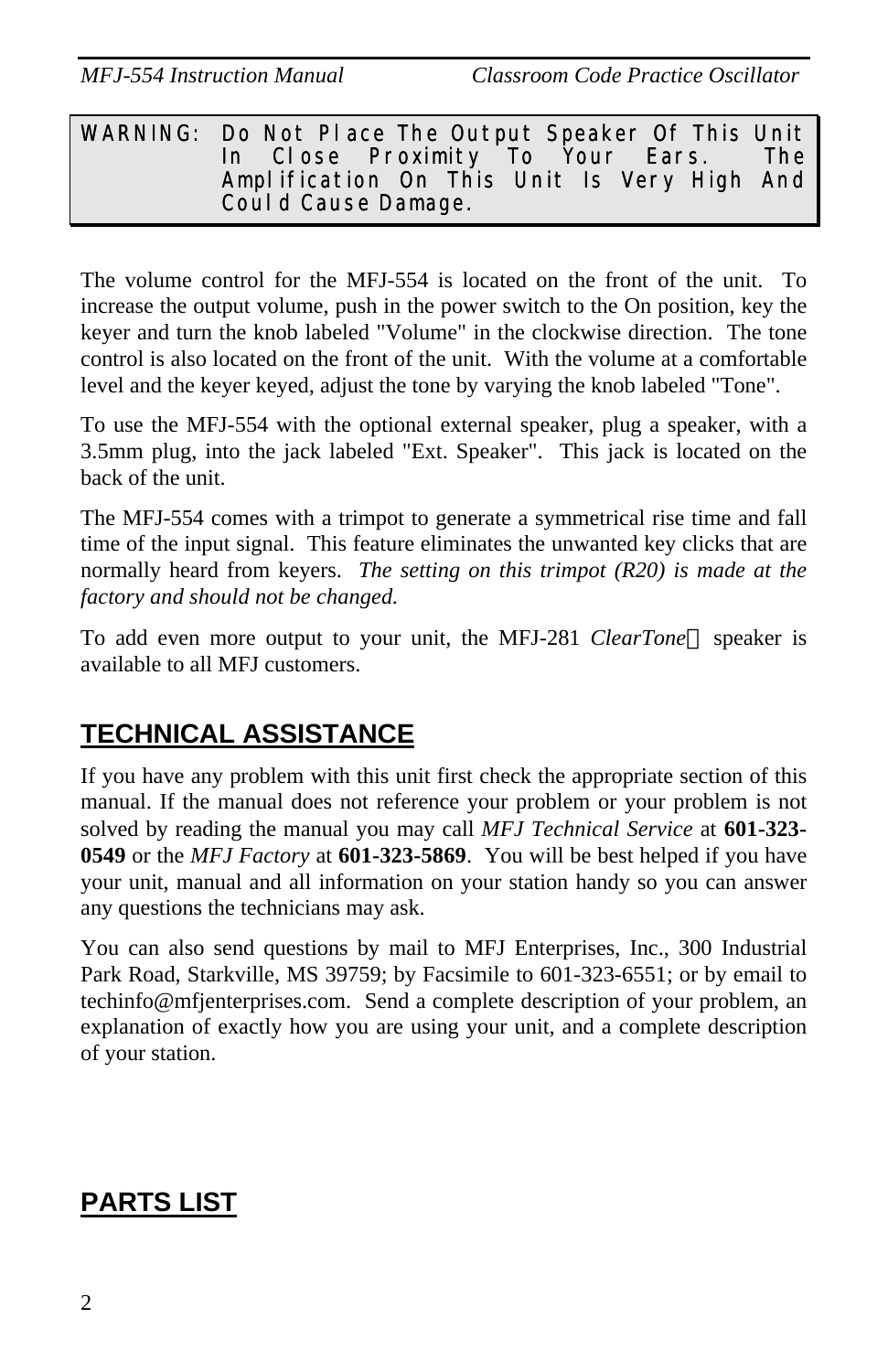*MFJ-554 Instruction Manual Classroom Code Practice Oscillator*

| P/N         | <b>DESCRIPTION</b>             | <b>REFERENCE</b>                |
|-------------|--------------------------------|---------------------------------|
| 100S-2100   | 100Ω RESISTOR                  | R <sub>17</sub>                 |
| 100S-3100   | 1KΩ RESISTOR                   | R4, R11, R14                    |
| 100S-3390   | $3.9$ K $\Omega$ RESISTOR      | R7                              |
| 100S-3470   | 4.7KΩ RESISTOR                 | R <sub>2</sub> ,R <sub>13</sub> |
| 100S-4100   | $10KΩ$ RESISTOR                | R1, R6, R8, R12, R16            |
| 100S-4270   | 27KΩ RESISTOR                  | R <sub>5</sub>                  |
| 100S-4470   | $47K\Omega$ RESISTOR           | R9,R10                          |
| 100S-5150   | 150K $\Omega$ RESISTOR         | R <sub>3</sub>                  |
| 100S-5330   | 330KΩ RESISTOR                 | R <sub>15</sub>                 |
| 130-5100    | 100KΩ TRIMPOT                  | R <sub>20</sub>                 |
| 155-3100-1  | $1K\Omega$ POT                 | R <sub>22</sub>                 |
| 155-4100-1  | 10ΚΩ POT                       | R21                             |
| 200S-1110   | .01 µF CAPACITOR               | $\overline{\text{C6}}$          |
| 200S-1122   | .022 µF CAPACITOR              | C2, C3                          |
| 200S-1210   | .1 µF CAPACITOR                | C4, C5                          |
| 203-1470    | 470 µF, ELECTROLYTIC CAPACITOR | $\overline{C7,C8}$              |
| 203S-3110   | 1 µF CAPACITOR ELECT           | C <sub>1</sub>                  |
| 300S-0914   | 1N4148 SWITCHING DIODE         | D1, D2, D3, D4                  |
| 305-7002-SM | 2N7002 TRANSISTOR              | Q1                              |
| 307-1020    | +8V VOLTAGE REGULAR            | U <sub>2</sub>                  |
| 311-0040-SM | LM324 OP AMP                   | U1                              |
| 311-27052   | TDA7052AN AUDIO AMP            | U <sub>3</sub>                  |
| 320-1002    | 3mm RED LED                    | CR <sub>1</sub>                 |
| 410-0169    | 3" 8Ω SPEAKER                  | SPK1                            |
| 504-0022    | <b>2P2T PUSH BUTTON SWITCH</b> | SW <sub>1</sub>                 |
| 601-0012    | 1/4" PHONE JACK                | J3                              |
| 601-5005    | 3.5mm CLOSED STEREO JACK       | J2                              |
| 601-6021    | 2.1mm COAXIAL, POWER JACK      | J <sub>1</sub>                  |